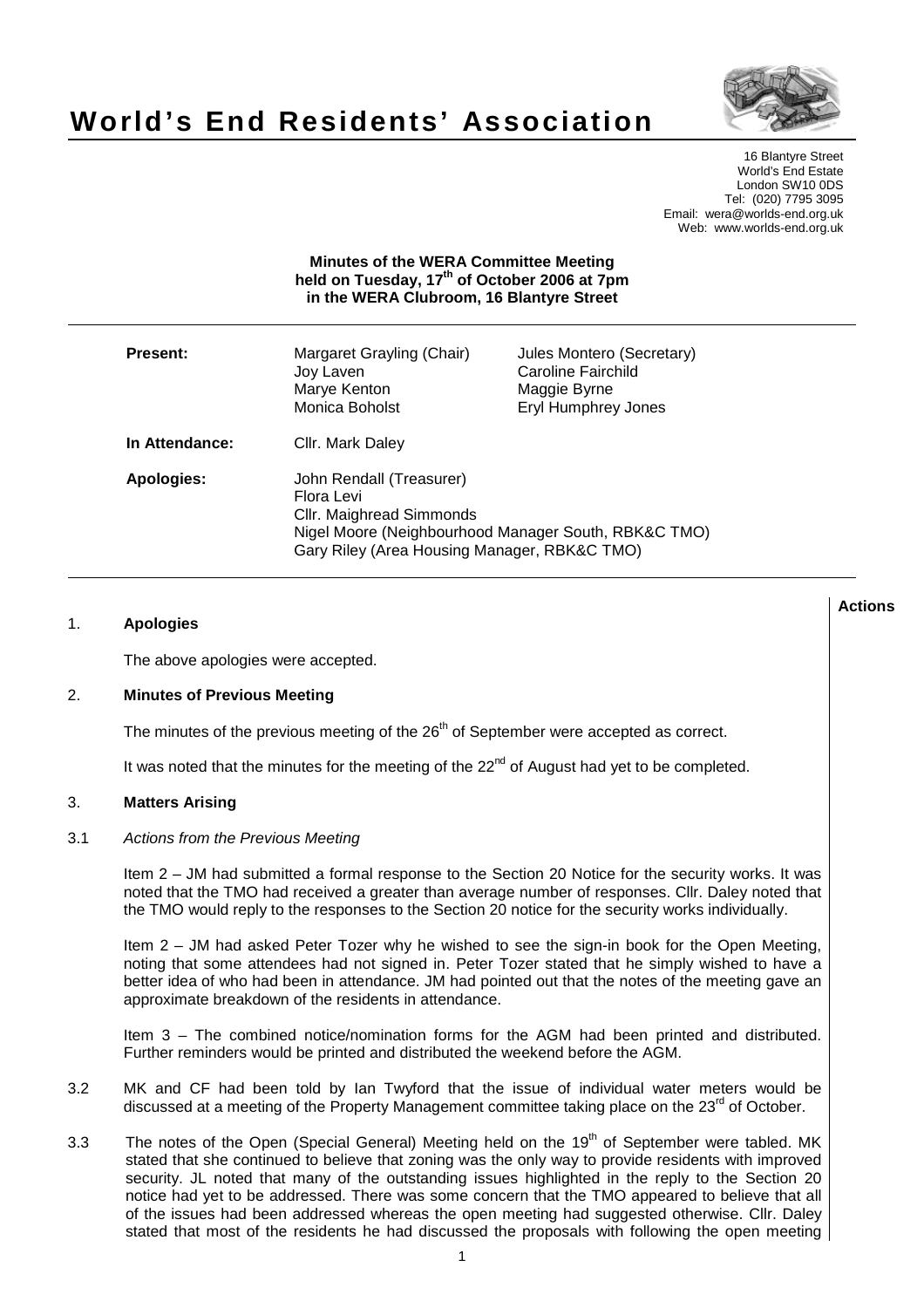were not in favour of zoning. JL suggested that the Police should be invited to all open meetings in future. It was noted that the Police had been invited to attend the last open meeting but had not done so. JL also suggested the use of a microphone. This would be considered.

## **Area Housing Manager's Update**

This item was deferred in GR's absence.

### 4. **Major Works**

#### 4.1 Decent Homes

It was noted that the Decent Homes works were now underway on the estate. JM stated that the RA had recently been contacted by a number of tenants who were unhappy with some of the works and the manner in which they were being carried out.

JM stated that some tenants were unhappy with the use of surface mounted conduit, switches and sockets. This issue had previously been highlighted to Ayo and the contractors at the drop-in session held on the 4<sup>th</sup> of October. The TMO had subsequently stated that this was the only practical way to rewire the flats on the estate.

There was a lengthy discussion with regards to the use of surface mounted conduit, sockets and switches, the design of the fittings being installed in some flats, and whether this was truly the only practical way to carry out rewiring where it was necessary.

MK highlighted the fact the contractors wished to completely rewire a flat in a single day using four (or more) workmen simultaneously working in every room, which caused a great deal of disruption. When she had asked for her property to be rewired over a period of two days she had been refused.

It was noted that tenants were being told that the electrical installation in their properties was unsafe. JM stated that it was unclear how the TMO had reached this conclusion; it was not altogether clear that they were testing the electrical installation in each individual flat before making such a statement and notifying the tenant that they intended to completely rewire their home.

MK asked why the estate's leaseholders were not being approached by the TMO – surely the TMO had a responsibility to inform them of endemic problems? It was noted that the electrical installation beyond the meter in leasehold flats was the leaseholder's responsibility. However, it was unclear whether the TMO had actually identified any endemic problems – in fact it was unclear whether the TMO or the contractors had actually identified any serious electrical faults in any properties.

MK stated that she had been threatened with court action after refusing to allow the electrical rewiring works to be carried out in her flat. MK noted that she had been told this on more than one occasion and she stated that other tenants had been told the same.

JL noted the complete absence of any formal consultation for the works with WERA. JM explained that as the works did not affect the estate's leaseholders the TMO were not legally obliged to carry out any formal consultation although he would have expected the TMO to consult the estate's tenants properly and keep the RA informed in any case.

JM stated that he was concerned by the fact that works were apparently being carried out to flats whose electrical installations had been tested and signed-off during the walkway resurfacing works. It was unclear how it was possible for Higgins/Kier to identify faults in these flats now, given that Durkans had given them the "all clear" less than six months ago and this suggested that much of the rewiring work being carried out was most likely completely unnecessary.

An incident in Dartrey Tower where a resident's cooker had been damaged during the electrical works and a separate incident where it appeared that a newly fitted consumer unit had "blown up" in a flat in Upper Dartrey Walk that had required an EDF operative to attend were described. It was unanimously felt that such incidents would discourage tenants further.

EHJ suggested that the TMO staff on the estate needed to take a greater part in monitoring and managing major works. At the moment they did not appear to monitor the contractors, did not always attend contractor meetings and did not appear to take part in inspections of the work. Cllr. Daley said that he believed that this should be part of the duties of the housing management staff on the estate.